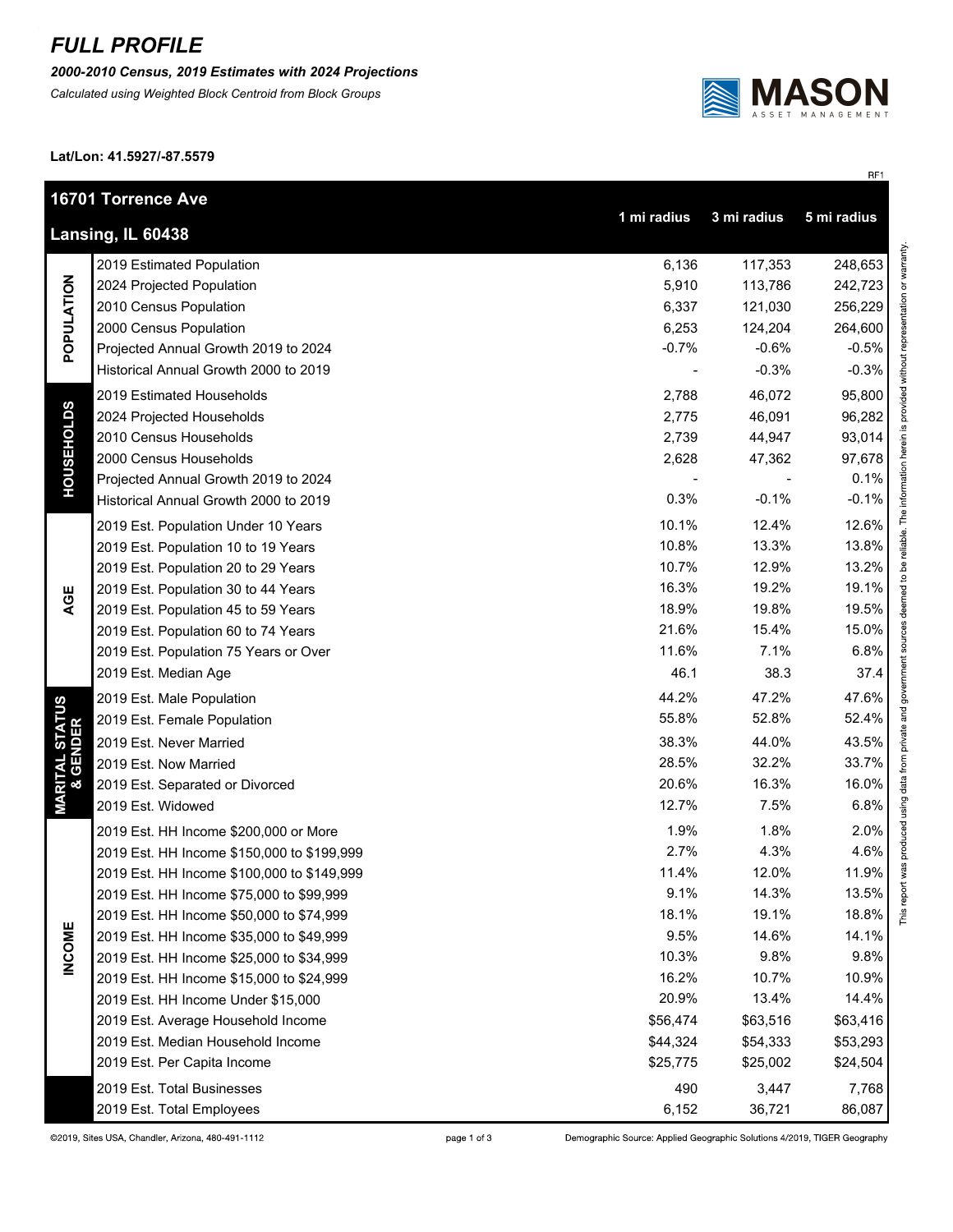## *FULL PROFILE*

*2000-2010 Census, 2019 Estimates with 2024 Projections*

*Calculated using Weighted Block Centroid from Block Groups*



RF1

**Lat/Lon: 41.5927/-87.5579**

|                                                                | 16701 Torrence Ave                               |           |           |           |  |  |
|----------------------------------------------------------------|--------------------------------------------------|-----------|-----------|-----------|--|--|
| 1 mi radius<br>3 mi radius<br>5 mi radius<br>Lansing, IL 60438 |                                                  |           |           |           |  |  |
| <b>RACE</b>                                                    | 2019 Est. White                                  | 27.0%     | 37.3%     | 41.0%     |  |  |
|                                                                | 2019 Est. Black                                  | 64.0%     | 50.2%     | 44.6%     |  |  |
|                                                                | 2019 Est. Asian or Pacific Islander              | 1.8%      | 1.7%      | 2.0%      |  |  |
|                                                                | 2019 Est. American Indian or Alaska Native       | 0.5%      | 0.5%      | 0.4%      |  |  |
|                                                                | 2019 Est. Other Races                            | 6.8%      | 10.4%     | 12.0%     |  |  |
|                                                                | 2019 Est. Hispanic Population                    | 795       | 20,777    | 55,897    |  |  |
|                                                                | 2019 Est. Hispanic Population                    | 12.9%     | 17.7%     | 22.5%     |  |  |
| <b>HISPANIC</b>                                                | 2024 Proj. Hispanic Population                   | 14.5%     | 19.0%     | 23.7%     |  |  |
|                                                                | 2010 Hispanic Population                         | 9.1%      | 14.8%     | 19.7%     |  |  |
|                                                                | 2019 Est. Adult Population (25 Years or Over)    | 4,532     | 80,012    | 166,980   |  |  |
|                                                                | 2019 Est. Elementary (Grade Level 0 to 8)        | 3.6%      | 5.0%      | 5.6%      |  |  |
|                                                                | 2019 Est. Some High School (Grade Level 9 to 11) | 8.5%      | 7.3%      | 8.3%      |  |  |
|                                                                | 2019 Est. High School Graduate                   | 25.5%     | 29.8%     | 30.6%     |  |  |
|                                                                | 2019 Est. Some College                           | 30.4%     | 27.2%     | 25.7%     |  |  |
|                                                                | 2019 Est. Associate Degree Only                  | 6.2%      | 8.3%      | 8.0%      |  |  |
| EDUCATION<br>(Adults 25 or Older)                              | 2019 Est. Bachelor Degree Only                   | 15.8%     | 15.1%     | 14.5%     |  |  |
|                                                                | 2019 Est. Graduate Degree                        | 10.0%     | 7.3%      | 7.2%      |  |  |
|                                                                | 2019 Est. Total Housing Units                    | 2,902     | 48,913    | 102,515   |  |  |
|                                                                | 2019 Est. Owner-Occupied                         | 64.6%     | 62.5%     | 62.2%     |  |  |
| <b>HOUSING</b>                                                 | 2019 Est. Renter-Occupied                        | 31.5%     | 31.7%     | 31.2%     |  |  |
|                                                                | 2019 Est. Vacant Housing                         | 3.9%      | 5.8%      | 6.5%      |  |  |
|                                                                | 2019 Homes Built 2010 or later                   | 0.9%      | 1.0%      | 1.1%      |  |  |
|                                                                | 2019 Homes Built 2000 to 2009                    | 7.4%      | 4.3%      | 4.4%      |  |  |
|                                                                | 2019 Homes Built 1990 to 1999                    | 5.8%      | 4.7%      | 4.9%      |  |  |
| <b>HOMES BUILT BY YEAR</b>                                     | 2019 Homes Built 1980 to 1989                    | 8.7%      | 6.0%      | 5.1%      |  |  |
|                                                                | 2019 Homes Built 1970 to 1979                    | 28.0%     | 17.0%     | 15.6%     |  |  |
|                                                                | 2019 Homes Built 1960 to 1969                    | 13.7%     | 15.8%     | 15.6%     |  |  |
|                                                                | 2019 Homes Built 1950 to 1959                    | 17.7%     | 20.5%     | 21.0%     |  |  |
|                                                                | 2019 Homes Built Before 1949                     | 14.0%     | 24.8%     | 25.7%     |  |  |
|                                                                | 2019 Home Value \$1,000,000 or More              | 1.8%      | 0.8%      | 0.6%      |  |  |
|                                                                | 2019 Home Value \$500,000 to \$999,999           | 5.6%      | 5.1%      | 4.5%      |  |  |
| <b>HOME VALUES</b>                                             | 2019 Home Value \$400,000 to \$499,999           | 3.8%      | 3.8%      | 3.5%      |  |  |
|                                                                | 2019 Home Value \$300,000 to \$399,999           | 11.4%     | 7.4%      | 7.2%      |  |  |
|                                                                | 2019 Home Value \$200,000 to \$299,999           | 21.6%     | 15.1%     | 15.6%     |  |  |
|                                                                | 2019 Home Value \$150,000 to \$199,999           | 13.9%     | 17.5%     | 16.2%     |  |  |
|                                                                | 2019 Home Value \$100,000 to \$149,999           | 13.2%     | 23.0%     | 21.3%     |  |  |
|                                                                | 2019 Home Value \$50,000 to \$99,999             | 20.7%     | 23.4%     | 26.3%     |  |  |
|                                                                | 2019 Home Value \$25,000 to \$49,999             | 6.9%      | 3.4%      | 4.5%      |  |  |
|                                                                | 2019 Home Value Under \$25,000                   | 3.1%      | 2.0%      | 2.5%      |  |  |
|                                                                | 2019 Median Home Value                           | \$163,697 | \$147,168 | \$143,188 |  |  |
|                                                                | 2019 Median Rent                                 | \$807     | \$833     | \$786     |  |  |

Demographic Source: Applied Geographic Solutions 4/2019, TIGER Geography